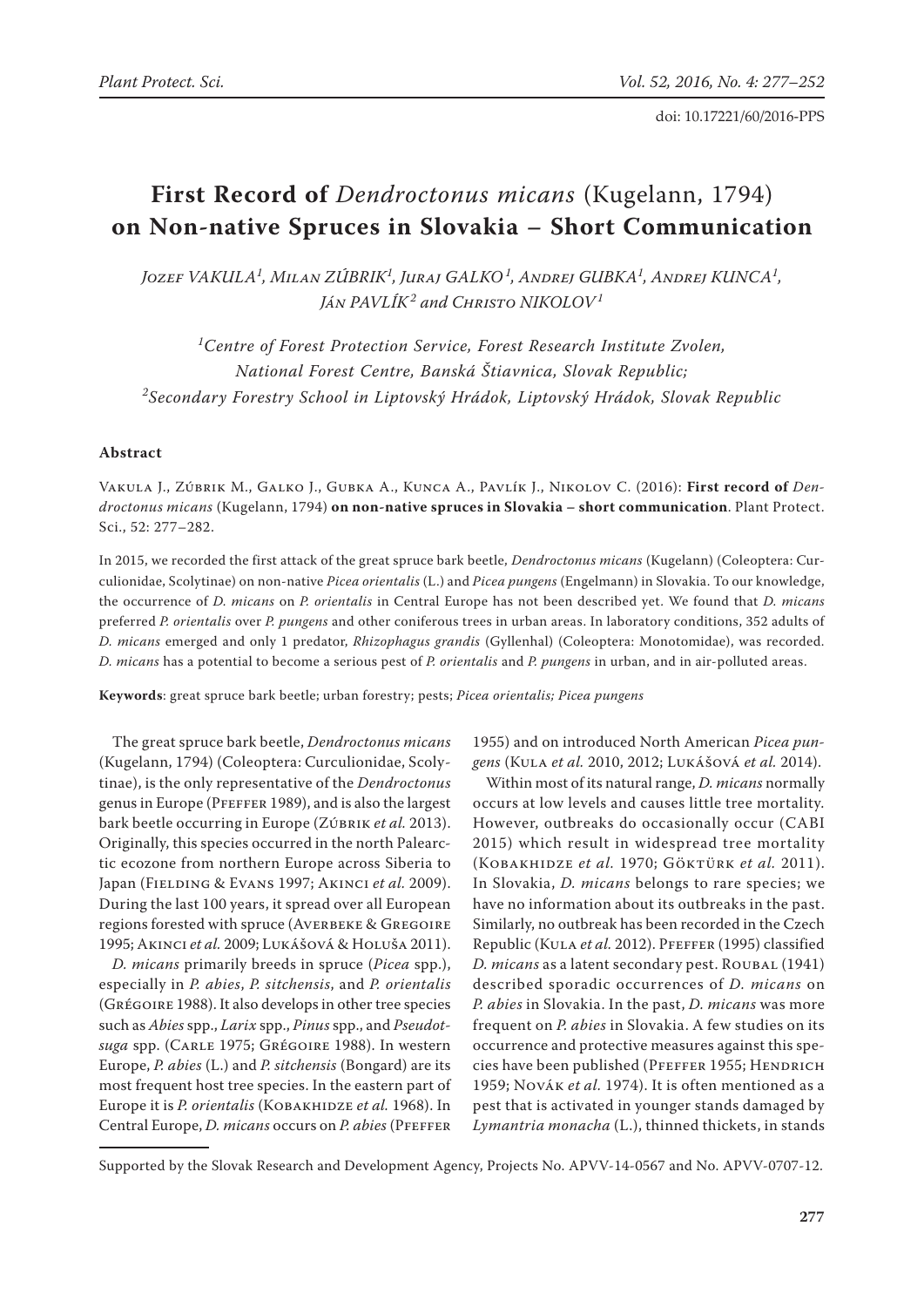on originally agricultural land, and in spruce trees standing on forest edges. Outbreaks of *D. micans* are often thought to be linked to weakening of trees by drought (PETERSEN 1952; AKINCI 2009; Forestry Commision 2012). FIENDING and EVANS (1997) stated that *D. micans* breaks out after two consecutive dry seasons. Periods of drought severely weaken the host trees making them less able to withstand beetle attack (Bejer 1985).

*D. micans* is considered an economically important pest on *P. sitchensis* in England and Denmark (PETERSEN 1952; Evans & FIELDING 1994). So far the largest calamities caused by this species have been observed on P. orientalis in Turkey and Georgia (KOBAKHIDZE et *al.* 1970; Akinci *et al.* 2009; Göktürk *et al.* 2011). In the north-eastern part of Turkey, where *D. micans* was firstly discovered in 1966 (Acatay 1968), 120 000 ha with 22.8 million  $m^3$  of wood on standing trees were damaged and a total of 6.96 million  $\mathrm{m}^{3}$  were cut over 20 years (Akinci *et al.* 2009). In the past, occurrence of *D. micans* on *P. pungens* was confirmed in Finland (JUUTINEN 1953), Denmark (PETERSEN 1952), Estonia (Voolma 1980), and also in the Czech Republic in the 60s of the last century (ANDRŠ 2001). Over the last decade, its outbreaks on *P. pungens* in the Czech Republic were observed in stands situated in polluted areas (Kula *et al.* 2010, 2012) and also in town residential areas (Lukášová *et al.* 2014).

*D. micans* naturally attacks trees stressed e.g. by drought, snow, icing, wood harvest, red rot or Honey fungus but apparently healthy trees are commonly attacked, too. Trees infested by this species can live for several years; repeatedly attacked trees die in 5–8 years (Pfeffer 1955; Křístek & Urban 2004). Adult beetles move mainly by crawling, but they occasionally fly and so can disperse to more distant trees. Maximum natural dispersal rate is approximately 5-6 km/year (O'NEILL & EVANS 1999).

*Rhizophagus grandis* Gyllenhal (Coleoptera, Monotomidae) belongs to significant natural enemies of *D. micans*, and is considered the main factor reducing the gradation of the great spruce bark beetle (Kobakhidze *et al.* 1970). It is successfully used as a biological control agent (Grégoire *et al.* 1985; Fielding *et al.* 1997; Lukášová & Holuša 2011).

The objectives of the present study are: (*i*) to document the first record of *D. micans* on non-native spruce species in Slovakia; (*ii*) to map the natural occurrence of *D. micans* in Slovakia; and (*iii*) to determine the spectrum of insects emerged from logs infested by *D. micans* in laboratory.

## **MATERIAL AND METHODS**

*Occurrence of Dendroctonus micans on nonnative tree species*. In 2015, *D. micans* was recorded on *P. orientalis* and *P. pungens* in the town of Liptovský Hrádok. The town is situated in the central part of Slovakia, in the Liptovská kotlina Basin between the High and the Low Tatra Mountains. The mean elevation is 640 m a.s.l.; the town is located in a moderately cool region with mean annual temperature of 6.3°C and mean annual precipitation totals of 691 mm. In total, 4 sites were identified in the central part of the town (Table 1). The infested *P. orientalis* trees were on the average 41 years old, 14.0 m high, their mean diameter at breast height  $d_{1,30}$  was 24.0 cm. The infested *P. pungens* trees were on the average 34 years old, 12.9 m high, their mean diameter at breast height  $d_{1,30}$  was 35.2 cm. The beetles were detected on the basis of visible symptoms on damaged stems, such as exit holes (Figure 1), pitch tubes (Figure 2), larval tunnels, and beetles and/or larvae presence in galleries.

*Occurrence of D. micans on Norway spruce*  **(***P. abies***)**. *D. micans* natural occurrence on *P. abies* was described based both on published (ROUBAL 1941) or unpublished reports (Forest Protection Service in Banská Štiavnica).

*Laboratory experiment*. To obtain adults of *D. micans* and to determine the spectrum of natural insect enemies, we took 10 wooden logs from the site of the Forestry school in April 2015. Logs were placed into photoeclectors with a total volume of  $0.50\,\mathrm{m}^3$  and bark surface of 6.98  $\mathrm{m}^2$ . Logs were taken



Figure 1. Exit holes of *D. micans* on a stem of *P. orientalis* together with holes after woodpecker drilling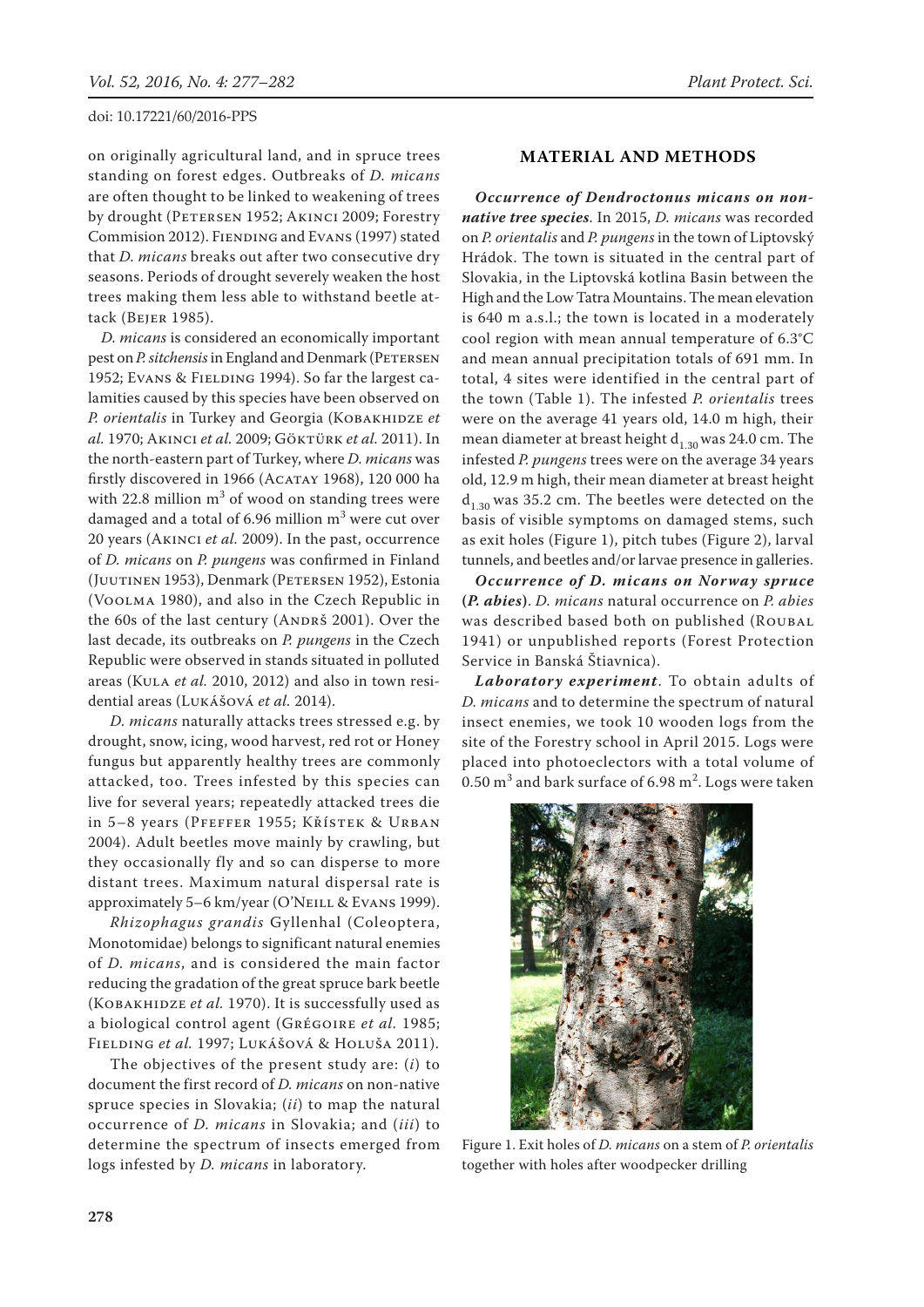|  | doi: 10.17221/60/2016-PPS |  |  |
|--|---------------------------|--|--|
|--|---------------------------|--|--|

| Site               | <b>GPS</b><br>coordinates     | orientalis<br>Picea | pungens<br>Picea | Picea<br>abies | sitchensis<br>Picea      | omorika<br>Picea | ngelmannii<br>Picea | rubens<br>Picea          | silvestris<br>Pinus | $c$ embra<br>Pinus | Abies<br>alba |
|--------------------|-------------------------------|---------------------|------------------|----------------|--------------------------|------------------|---------------------|--------------------------|---------------------|--------------------|---------------|
| Town centre        | 49°2'21.53"N<br>19°43'24.24"E |                     | 52/20            | 3/0            |                          |                  |                     |                          | 12/0                | 5/0                | 2/0           |
| Forestry<br>school | 49°2'16.96"N<br>19°43'29.92"E | 5/5                 | 24/11            |                |                          | 2/0              | 3/0                 | $\overline{\phantom{m}}$ | 2/0                 | 5/0                | 2/0           |
| Belanská<br>street | 49°2'25.81"N<br>19°43'17.33"E |                     | 26/8             | 5/0            | $\overline{\phantom{0}}$ | 1/0              |                     |                          | 3/0                 | 7/0                |               |
| Arboretum          | 49°2'30.44"N<br>19°43'33.35"E | 6/4                 | 18/0             | 1/0            | 3/0                      | 11/0             | —                   | 1/0                      | 5/0                 |                    |               |
| Total              |                               | 11/9                | 120/39           | 9/0            | 3/0                      | 14/0             | 3/0                 | 1/0                      | 22/0                | 17/0               | 4/0           |

Table 1. Study sites in Liptovský Hrádok and number of observed trees/number of trees infested by *Dendroctonus micans*

from two *P. orientalis* trees and one *P. pungens* tree. The length of logs was 72–89 cm, and their middle diameter was 26–32 cm. The logs were selected from the infested parts of stems on the basis of the presence of overwintering larvae. Photoeclectors were placed in a room with daylight, air temperature of 20°C, and air humidity of 55% in the Forest Protection Service laboratories. The samples of emerged insects were collected weekly during the period from April 23 to August 13, 2015, and preserved in 75% ethylalcohol. The relative abundance of predators and parasitoids was calculated as follows:

$$
\%_{\text{pred}+\text{par}} = N_{\text{pred}+\text{par}} \times 100/(N_{\text{pred}+\text{par}} + N_{\text{xyl}})
$$

where:  $N_{\text{pred+par}}$  – number of emerged predators and parasitoids;  $N_{\text{vol}}$  – number of emerged xylophagous beetles

# **RESULTS AND DISCUSSION**

*Occurrence of D. micans on non-native tree species*. In February 2015, totally 204 trees of 10 species were observed in order to determine the infestations of



*D. micans*. Infestations of *D. micans* were recorded on *P. orientalis* and *P. pungens*. To our knowledge this is the first published infestation of *D. micans* on nonnative spruce species in Slovakia and the first attack of *P. orientalis* in Central Europe. During the inspection we found that from 67% (Arboretum) to 100% (Forestry school) of *P. orientalis* and from 0% (Arboretum) to 46% (Forestry school) of *P. pungens* trees were infested at each site (Table 1). The entrance holes with pitch tubes were concentrated on the basal parts of stems, usually below the height of 2 m. Some of the *P*. *pungens* trees were also attacked in the crown up to the height of 6.5 m. The entrance holes were often placed around the wounds from de-branching. The infested trees were difficult to identify from a distance, because there were no visible symptoms like defoliation and discolouration. *P. abies* trees growing in the surroundings of infested *P. orientalis* and *P. pungens* were not attacked. Similarly, *P. sitchensis*  (Bongard), *P. omorika* (Pančić), *P. engelmannii* (Parry ex Engelmann), *P. rubens* (Sargent), *Pinus silvestris* (L.), *P. cembra* (L.), and *Abies alba* (Miller) occurring near the infested trees were not attacked.

*P. orientalis* is a native species of South Europe (Caucasus), and in Slovakia it is rarely planted in urban and park areas. Therefore we have no specific data on its distribution in Slovakia. *P. pungens* is a native species of North America, and in Slovakia it belongs to the most common tree species used in urban and park areas. It is also planted in forests of air-polluted areas. According to the inventory data of the National Forest Centre, the area of *P. pungens* forest cover is 98.20 ha, most of which is situated in the regions of Košice (38.70 ha) and Banská Bystrica (32.10 ha).

From the spatial point of view, the closest information about the infestation of *P. pungens* by *D. micans* is from the Czech Republic from 2011–2012 Figure 2. Pitch tubes of *D. micans* on *P. pungens* (Lukášová *et al.* 2014). In Poland, it has been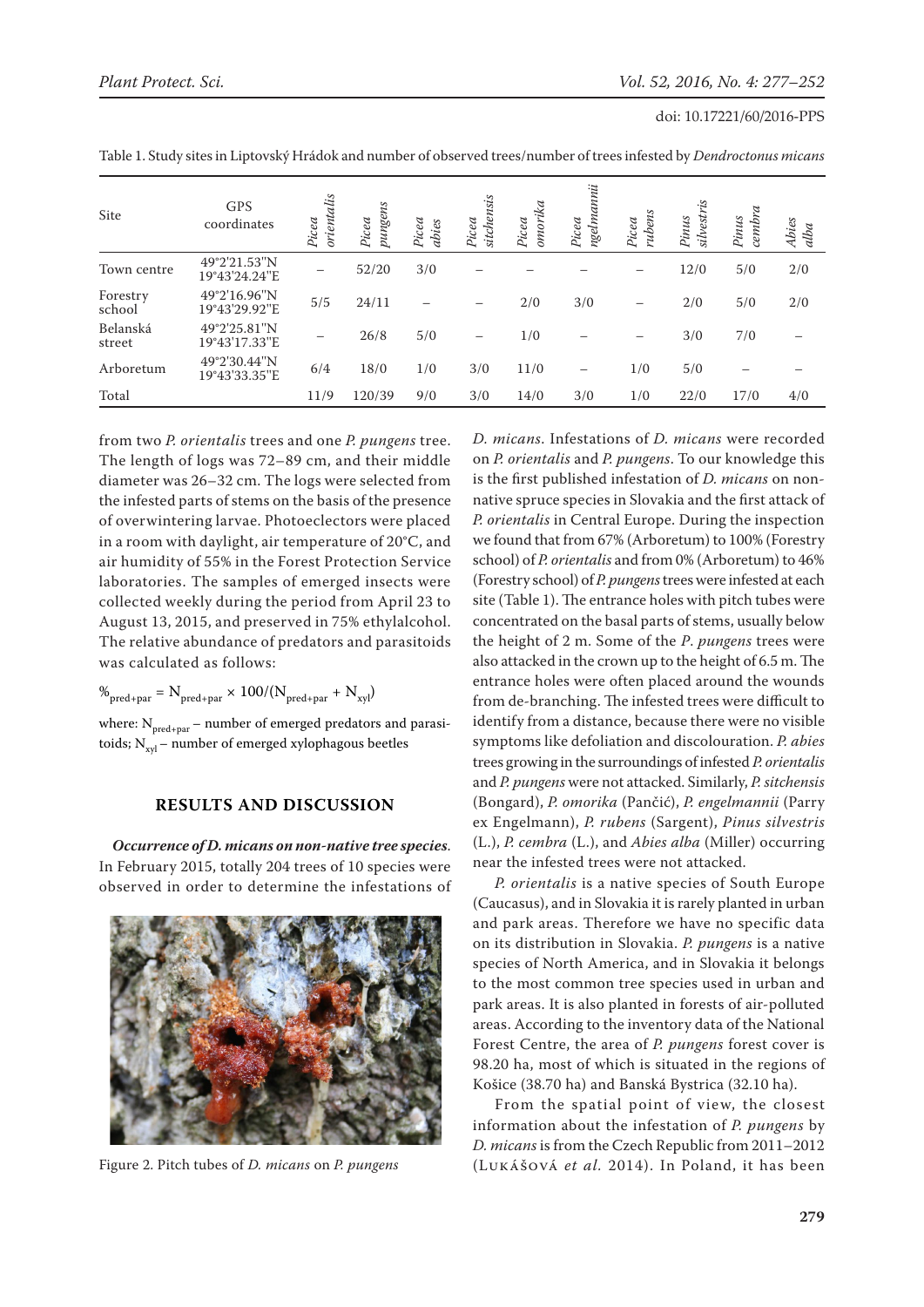recorded only on *P. abies* (GRODZKI 1995), no attacks were recorded on *P. pungens (GRODZKI, pers. com.)*. In the 60s of the last century, ANDRŠ (2001) found that *D. micans* prefers *P. pungens* over *P. abies*. This author did not find any infested trees of *P. abies* in the surroundings of infested *P. pungens* trees. This is in accordance with our results. In our study we found that *D. micans* highly prefers *P. orientalis* and *P. pungens* to other tree species, and based on the infestation rate we assume that from the two mentioned it prefers *P. orientalis* more. The successfulness of infestation of several *Picea* spp. by *D. micans* was compared in Denmark where the following order was determined: *P. pungens* = *P. orientalis* > *P. sitchensis = P. alba* > *P. abies* > *P. omorika* (Bejer 1985; Fielding & Evans 1997). This finding is partly in accordance with our results.

*Occurrence of D. micans on Norway spruce* **(***P. abies***)**. Norway spruce (*P. abies*) is the second most abundant tree species in Slovakia and covers 25.7% of total forest area. ROUBAL (1941) described 13 sites with confirmed occurrence of *D. micans* on *P. abies*. In the period 1990–2015, inspectors of the Forest Protection Service in Banská Štiavnica recorded beetles of *D. micans* on *P. abies* at 9 sites. Species were found on infested Norway spruce trees or were unintentionally captured in pheromone traps baited for *Ips typographus*. Sites of *D. micans* occurrence in Slovakia are shown in Figure 3. Natural occurrence of *D. micans* on *P. abies* is concentrated in spruce stands at higher elevations.

*Laboratory experiment*. In laboratory, we determined Coleoptera, Raphidioptera, and Hymenoptera emerged from infested logs (Table 2). A total of 352 adults of *D. micans* were collected. The mean density of *D. micans* per 1 dm2 was 0.50 specimens. In total, 22 adults of *Tetropium fuscum* (F.) emerged. Entomofauna on *P. pungens* in Slovakia was thoroughly studied by Kršiak *et al.* (2009), who described a total of 12 species of bark beetles (Curculionidae, Scolytinae). *D. micans* was not listed among them. *T. fuscum* (F.) and *T. castaneum*  (L.) belong to less important secondary spruce pests in Slovakia (Hendrych 1959; Vakula *et al*. 2015) and in BAWBILT countries (Evans *et al*. 2004). Trees infested by *D. micans* are in the second year usually infested by *T. fuscum*, which fastens mortality of infested trees (Pfeffer 1955; Grodzki 1995; Křístek & Urban 2004).

From predators, 17 adults of *Thanasimus formicarius* L. (Cleridae), 1 adult of *Rhizophagus grandis*  Gyllenhal (Monotomidae), and 9 adults of *Phaeostigma notata* F. (Raphidiidae) were recorded. *T. formicarius* is predator to more than 20 species of bark beetles, including *D. micans* (Kenis *et al.* 2004). *Tetropium* spp. are also attacked by this predator (Kenis & Hilszczanski 2004). Only one specific predator, *R. grandis,* emerged from the samples, which is the most significant predator of *D. micans* (Grégoire *et al.* 1985; Fielding & Evans 1997). In the Czech Republic, *R. grandis* was also found on *P. pungens* (Lukášová *et al.* 2014). Adults and larvae of *R. grandis* feed on the eggs, larvae, pupae, and callow adults of the prey. During larval life, each individual consumes the equivalent of one fully grown larva (Merlin *et al.* 1984). *P*. *notata* is polyphagous predator of various bark and wood boring insect including *Tetropium* spp. (Kenis & Hilszczanski 2004). From parasitoids, 20 adults of Ichneumonoidea and 21 adults of Chalcidoidea were recorded. The results showed that natural enemies were less abundant in these populations; the relative abundance of predators and parasitoids was low (ca. 15.4%). The locality of Liptovský Hrádok, like other urban areas, is characterised by an isolated population of *D. micans*. A low incidence and abundance of polyphagous natural enemies is a common phenomenon in simple bark beetle populations that have limited access to other bark beetle populations and that live in separated biotopes (WEGENSTEINER & Weiser 1996; Lukášová *et al.* 2014).

Considering the ongoing climate change and higher occurrence of dry years and low abundance of



Figure 3. Occurrence of *Dendroctonus micans* attacks on Picea abies (ROUBAL 1941, unpublished data of Forest Protection Service) in Slovakia. Attacks on *Picea orientalis* and *Picea pungens*  were recorded in Liptovský Hrádok (star symbol)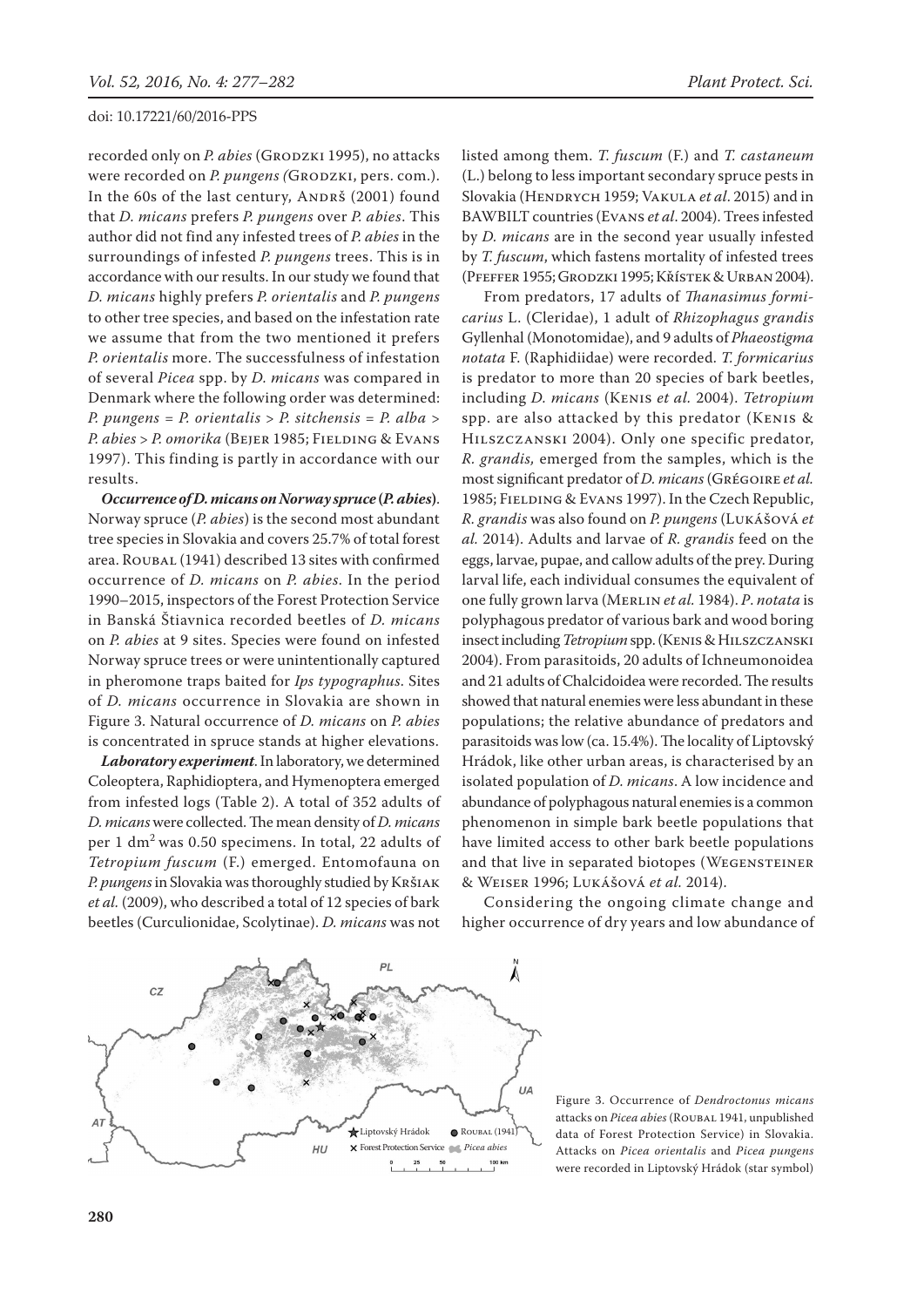|                        | Host tree          |      |      |                |                    |                |                          |                 |                |      |       |
|------------------------|--------------------|------|------|----------------|--------------------|----------------|--------------------------|-----------------|----------------|------|-------|
| Log                    | Picea orientalis 1 |      |      |                | Picea orientalis 2 |                |                          | Picea pungens 1 |                |      | Total |
|                        | 2A                 | 2B   | 2C   | 2D             | 3A                 | 3B             | 3 <sub>C</sub>           | 4A              | 4 <sub>B</sub> | 4C   |       |
| Area of $log (dm2)$    | 79.8               | 75.5 | 60.6 | 67.4           | 69.2               | 65.1           | 71.3                     | 76.4            | 67.7           | 64.9 | 697.8 |
| Coleoptera             |                    |      |      |                |                    |                |                          |                 |                |      |       |
| Dendroctonus micans    | 17                 | 3    | 14   | 58             |                    |                | 195                      | 6               | 56             | 3    | 352   |
| Tetropium fuscum       | 15                 |      | 2    | $\overline{2}$ |                    |                |                          | 1               | -              | —    | 22    |
| Thanasimus formicarius | 7                  | 3    |      | $\mathbf 1$    | 3                  | 1              | $\overline{\phantom{0}}$ |                 |                | 1    | 17    |
| Rhizophagus grandis    |                    |      |      |                | 1                  |                |                          |                 |                |      | 1     |
| Raphidioptera          |                    |      |      |                |                    |                |                          |                 |                |      |       |
| Phaeostigma notata     | 3                  |      |      |                |                    |                |                          | 3               |                |      | 9     |
| Hymenoptera            |                    |      |      |                |                    |                |                          |                 |                |      |       |
| Ichneumonoidea         | 6                  |      |      |                | 12                 | $\overline{2}$ |                          |                 |                |      | 20    |
| Chalcidoidea           |                    |      |      |                |                    |                |                          | 11              |                | 10   | 21    |

Table 2. Number of insects emerged from infested logs which were placed in photoeclectors

the bio-control complex, we assume that *D. micans* outbreaks will likely become more frequent. This pest may in future severely threaten cultivation of *P. pungens* and *P. orientalis* in urban areas, as well as forest stands of *P. pungens* in air-polluted areas.

## **References**

- Acatay A. (1968): Türkiye'de yeni bir ladin tahripcisi, *Dendroctonus micans* Kug. I.Ü. Orman Fakültesi Dergisi, 18: 18–36.
- Akinci H.A., Ozcan G.E., Erolgu M. (2009): Impact of site effects on losses of oriental spruce during *Dendroctonus micans* (Kug.) outbreaks in Turkey. African Journal of Biotechnology, 8: 3934–3939.
- Averbeke A., Gregoire J.C. (1995): Establishment and spread of *Rhizophagus grandis* Gyll. (Coleoptera: Rhizophagidae) 6 years after release in the Foret domaniale du Mézenc (France). Annals of Forest Science, 52: 243–250.
- Andrš I. (2001): K otázce u nás nepůvodních dřevin. Lesnická práce, 80: 396–397.
- Bejer B. (1985): *Dendroctonus micans* in Denmark. In: Grégoire J.C., Pasteels J.M. (eds): Biological Control of Bark Beetles, *Dendroctonus micans*. Brussels, Commission of the European Communities: 2–19.
- CABI (2015): *Dendroctonus micans* (great spruce bark beetle). Available at http://www.cabi.org/isc/datasheet/18352 (accessed Oct 5, 2015).
- Carle P. (1975): *Dendroctonus micans* Kug. (Col: Scolytidae), l'hylésine géant oú dendroctone de l'épicéa (note bibliographique). Revue Forestiére Francaise, 27: 115–128.
- Evans H.F., Fielding N.J. (1994): Integrated management of *Dendroctonus micans* in the UK. Forest Ecology Management, 65: 17–30.

Evans H.F., Moraal L.G., Pajares J.A. (2004): Biology, ecology and economic importance of Buprestidae and Cerambycidae. In: Lieutier F., Day K.R., Battisti A., Grégoire J.C., Evans HF. (eds): Bark and Wood Boring Insects in Living Trees in Europe, a Synthesis. Dordrecht, Boston, London, Kluver Academic Publishers: 466–467.

- Fielding N.J., Evans H.F. (1997): Biological control of *Dendroctonus micans* (Scolytidae) in Great Britain. Biocontrol, 18: 51–60.
- Forestry Commission (2012): Minimising the Impact of the Great Spruce Bark Beetle. Available at http://www. forestry.gov.uk (accessed Febr 1, 2016).
- Göktürk T., Kordalı Ş., Çalmaşur Ö., Tozlu G. (2011): Insecticidal effects of essential plant oils against larvae of great spruce bark beetle, *Dendroctonus micans* (Kugelann) (Coleoptera: Curculionidae: Scolytinae). Fresenius Environmental Bulletin, 20, No 9a: 2365–2370.
- Grégoire J.C. (1988): The greater European spruce beetle. In: Berryman A.A. (ed.): Dynamics of Forest Insect Populations: Patterns, Causes and Implications. New York, Plenum Publishing Corporation: 455–478.
- Grégoire J.C., Merlin J., Pasteels J.M., Jaffuel R., Vouland G., Schvester D. (1985): Biocontrol of *Dendroctonus micans* by *Rhizophagus grandis* Gyll (Col., Rhizophagidae) in the Massif Central (France). A first appraisal of the massrearing and release methods. Zeitschrift für Angewandte Entomologie, 99: 182–190.
- Grodzki W. (1995): Bielojad olbrzymi w świerczynach wysokogórskich. Las polski, 5: 8–9.
- Hendrych V. (1959): Ochrana lesov. Bratislava, Slovenské vydavateľstvo pôdohospodárskej literatúry: 156–157.
- Juutinen P. (1953): Ukkoniluri (*Dendroctonus micans* Kug.) (Col., Scolytidae) okakuusessa (*Picea pungens* Engelm.). Ebenda, 19: 35.
- Kenis M., Hilszcanski J. (2004): Natural enemies of Cerambycidae and Buprestidae infesting living trees. In: Lieutier F., Day K.R., Battisti A., Grégoire J.C., Evans H.F. (eds): Bark